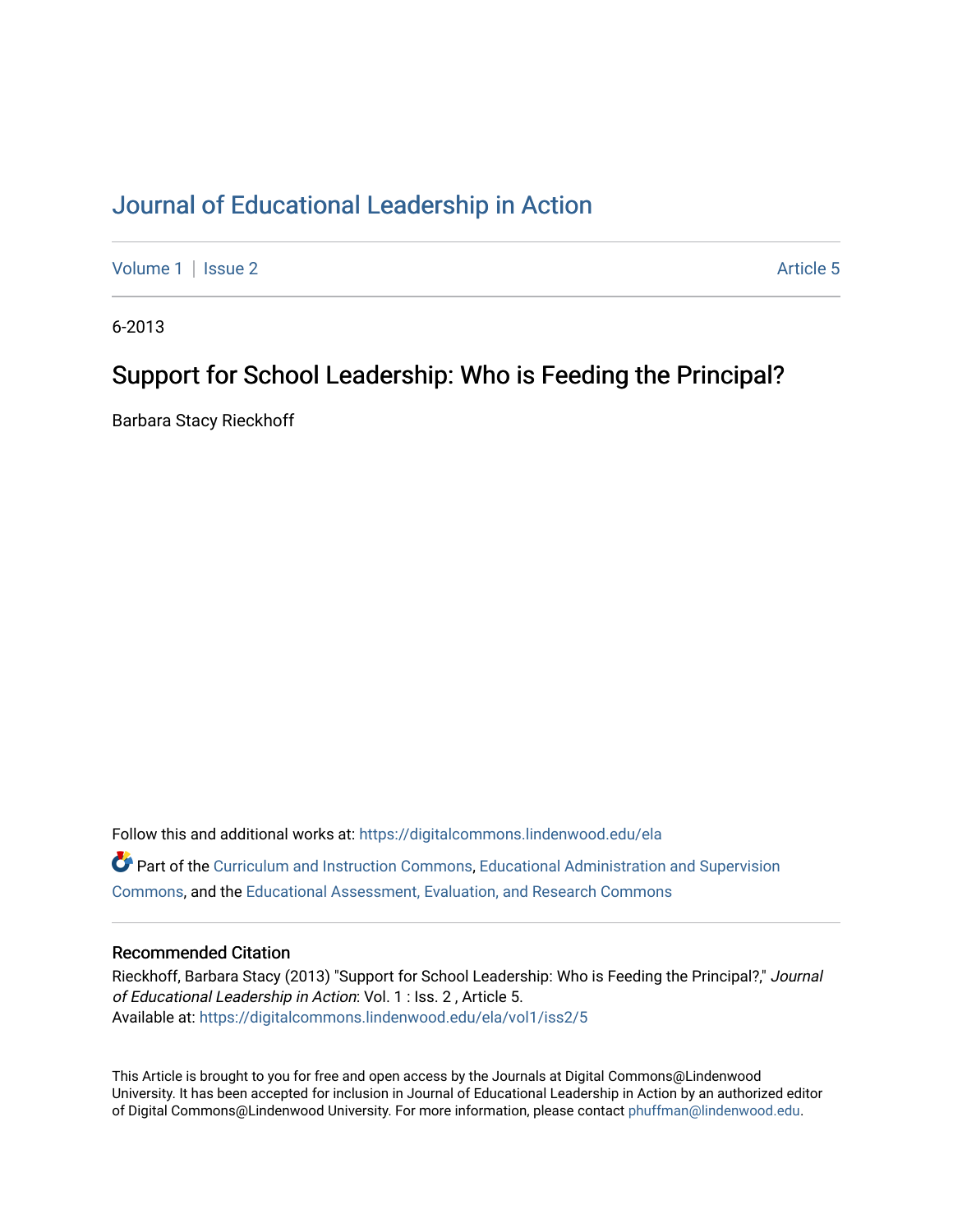## AN EXPLORATION OF EDUCATIONAL LEADERSHIP IN PART C OF IDEA: VOICES FROM THE FIELD

### *by Diana J. LaRocco, EdD*

#### **Abstract**

Given the complexities of providing intervention services and supports to families of infants and toddlers with disabilities birth through 2 years of age, building educational leadership capacity from within the Early Intervention Program for Infants and Toddlers with Disabilities of the Individuals with Disabilities Education Act Part C is important. Nevertheless, this area of educational leadership is woefully understudied. This article provides a summary of key themes that emerged from a qualitative survey of 44 identified educational leaders from seven states and various levels of the Part C program. Participants' understanding of effective leadership clustered into three areas: technical-functional knowledge that is unique to Part C, dispositions that have been identified elsewhere as characteristic of successful leaders, and skill sets that have also been recognized as important for leaders to possess. The article ends with a call to the field for additional research.

## 1. Part C Leadership: An Understudied Phenomenon

*Listen to Diana LaRocco, Department of Educational Leadership, Director, Center for Public Health and Education Policy, University of Hartford discuss Educational Leadership in Part C of IDEA.*

The Infants and Toddlers with Disabilities Program (Part C) of the Individuals with Disabilities Education Act (IDEA) is a federal early childhood special education program administered at the state level. The national program was designed to provide early intervention services and supports to families of infants and toddlers with disabilities birth through 2 years of age. Every state and territory in the United States participates, and each has a unique family centered, community-based, comprehensive, coordinated interagency system designed to ensure the availability of services and supports to eligible children and their families. Although how the Part C service-delivery system is carried out at the local level varies among the states and territories, effective implementation requires collective action and leadership on the part of many stakeholders, including family members, individual service providers, and communitybased agencies that provide services to children and their families.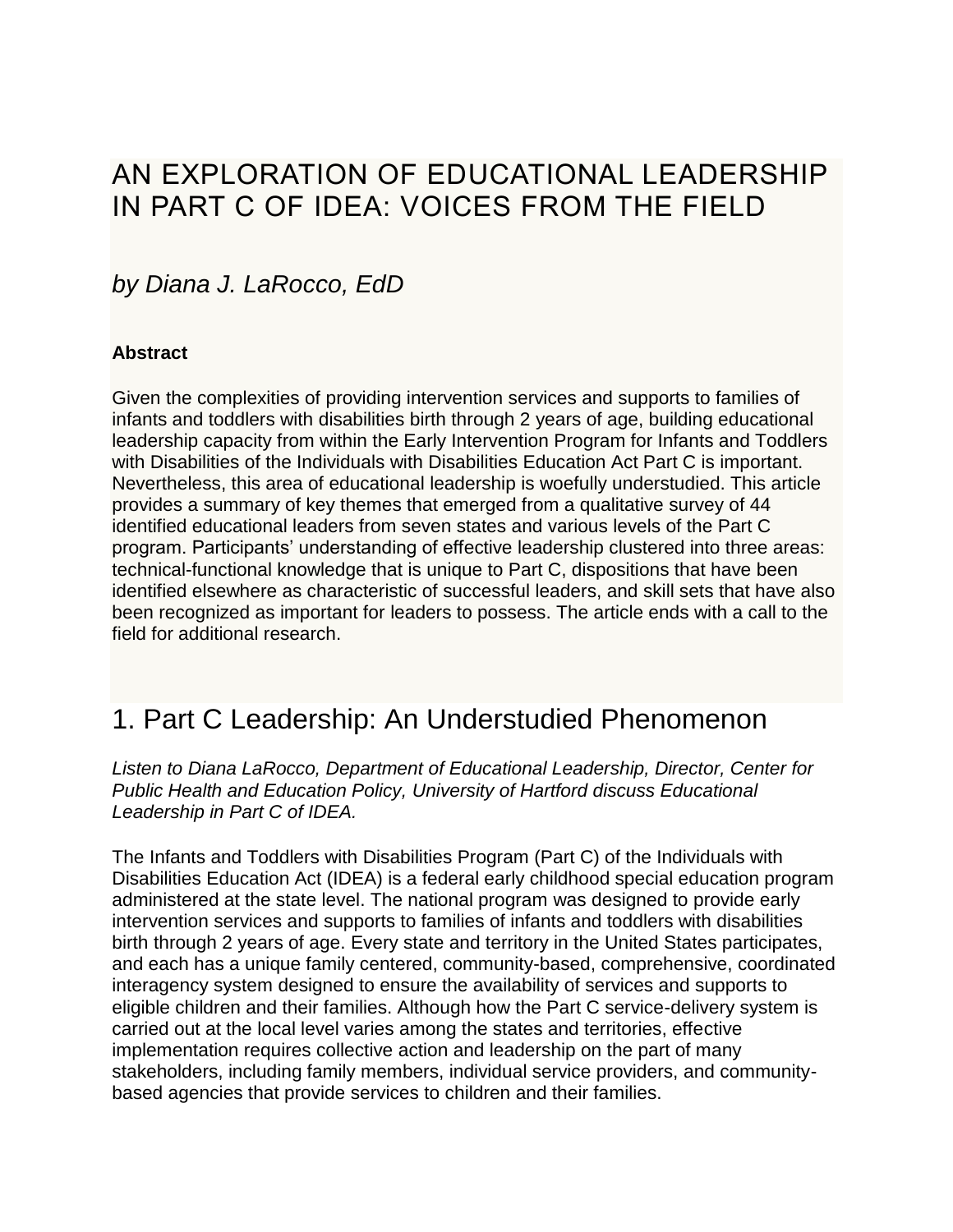Each state and territory has a designated lead agency that administers the Part C program, and this too varies from state to state. Regardless, within each lead agency, a designated Part C coordinator has responsibility for administering the early intervention program so that it complies with all federal and local requirements. In that capacity, Part C coordinators serve as formal systems leaders. At the same time, other individuals within the Part C service delivery system and in various roles—local program administrators, direct service providers, family members, and higher education faculty serve as formal and informal leaders for this critically important early childhood special education program. A local program administrator might engage with other service providers in efforts to change state-level Part C system policies to better meet the needs of eligible children and their families. A special education teacher might use a coaching strategy to address a mother's self-identified need to find an inclusive childcare setting for her daughter. To promote a team's goal of using evidence-based practices, a speech therapist might lead team members' self-study efforts by sharing an article. Each person in these illustrations demonstrates leadership by proactively influencing others "to act for certain goals that represent the values and motivations the wants and needs, aspirations and expectations—*of both leaders and followers* [emphasis in the original]" (MacGregor Burns, 1978, p. 19). In other words, leadership can be thought of as a process through which one person influences another to achieve common goals (Northouse, 2012).

In general, empirical investigations of leadership in early childhood education are scant, and this has been well documented by several authors (Aubrey, 2007; Muijs, Aubrey, Harris, & Briggs, 2004; Rodd, 1996). What is available has been described by Aubrey (2007) as dominated by a few researchers and not well informed by theory. So too, the phenomenon of leadership within the Part C early childhood special education program is woefully understudied. An extensive search of several databases (Academic Search Premier, ERIC, Google Scholar, ProQuest, JSTOR Arts and Sciences I), using various combinations of descriptors (Part C, early intervention, early childhood special education and leader\*), surfaced little about leadership in the context of the Part C program. Principally, authors have focused most often on program administration ( McCracken Taylor, McGowan, & Linder, 2009) or master- and doctoral-level personnel preparation programs (Bricker, 2000; Spencer, Freund, & Browne, 2006). While these are critically important venues for skilled leaders, such conceptualizations restrict leadership to certain individuals in formal roles and within specified contexts. Moreover, a systematic search of roughly 20 years' worth of journal abstracts that routinely publish empirical research related to early intervention (i.e., *Infants and Young Children, Journal of Early Intervention, Topics in Early Special Education*) brought similar results. Here again, although some authors offered opinions and emphasized the importance of leadership in Part C (Epley, Gotto, Summers, Brotherson, Turnbull, & Friend, 2010; Rous, 2004; Woods & Snyder, 2009), studies specifically designed to examine leadership within this early childhood special education were absent.

## 2. Exploring the Concept of Leadership in Part C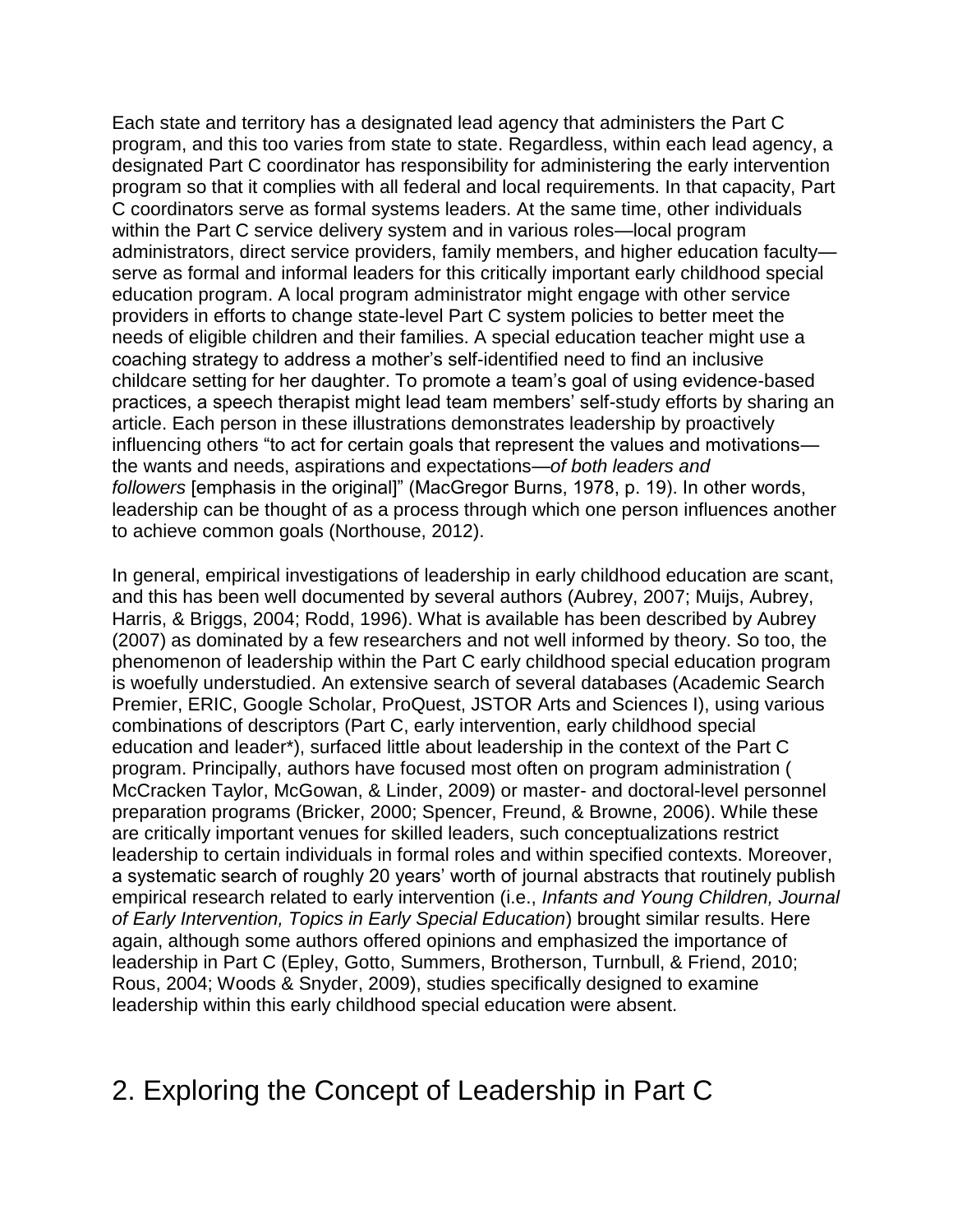In an attempt to begin to address the gap in the literature, an exploratory study was conducted. The guiding research question was: "How do individuals who work in Part C and are considered leaders generally understand effective leadership in early intervention?" The conceptual underpinnings of the study rested in the belief that "leader is not a role"; leadership could be "learned and is available to everyone" (Northouse, 2012, p. 15). As Sharon Lynn Kagan (1993) suggested, we are all leaders and followers. The individuals who emerge as leaders are not always the persons who carry an official title or the one who "marches at the head of the band" (Albright, 2007, p. xvii). Individuals in various roles in the Part C special education program and at all levels of the system lead, take action, and positively influence the families with whom they work, their colleagues, policy makers, and others. They exercise personal agency (Bandura, 1986, 1997) and take initiative to transform the status quo through intentional actions and influence that inspires others to work toward transcending goals (MacGregor Burns, 2003).

# 3. Methodology

This exploratory study was expressly designed to draw out participants' general understanding of leadership within the context of the Part C system. Exploratory research, as described by Marshall and Rossman (2011), "accepts the value of context and setting" and focuses on "understanding participants' lived experiences of the phenomenon under study" (p. 93). Consideration is given to the "complexity of views" and the researcher deliberately chooses to "rely as much as possible on participants' views of the situation" (Creswell, 2007, p. 20). The approach taken for this exploratory was constructivist, as described by Merriam (2009) and others (Creswell, 2007, 2008; Mertens, 2010). In a constructivist approach, the researcher sets out to interpret and make sense of the meaning of the phenomenon under study as expressed by those involved.

Data were collected using a researcher-developed, Internet-based survey comprised of a series of open-ended questions designed to draw out respondents' general understanding of effective leadership in Part C. There was no limit (words or characters) set on the length of the responses. Each state and territory has a Part C system; thus, individuals working within the system are spread out across each state in various programs, agencies, and locales. Using an Internet-based survey method did not require that participants be co-located or meet face-to-face, thereby making it useful for gathering information from qualified people over a wide geographic area (Dillman, Smyth, & Christian, 2009).

### **a. Participant Recruitment**

A purposeful sampling strategy was used to recruit study participants. The goal of purposeful sampling is to generate a sample that is able to address the aims of study (Creswell, 2008). Specifically, individuals identified as leaders by state Part C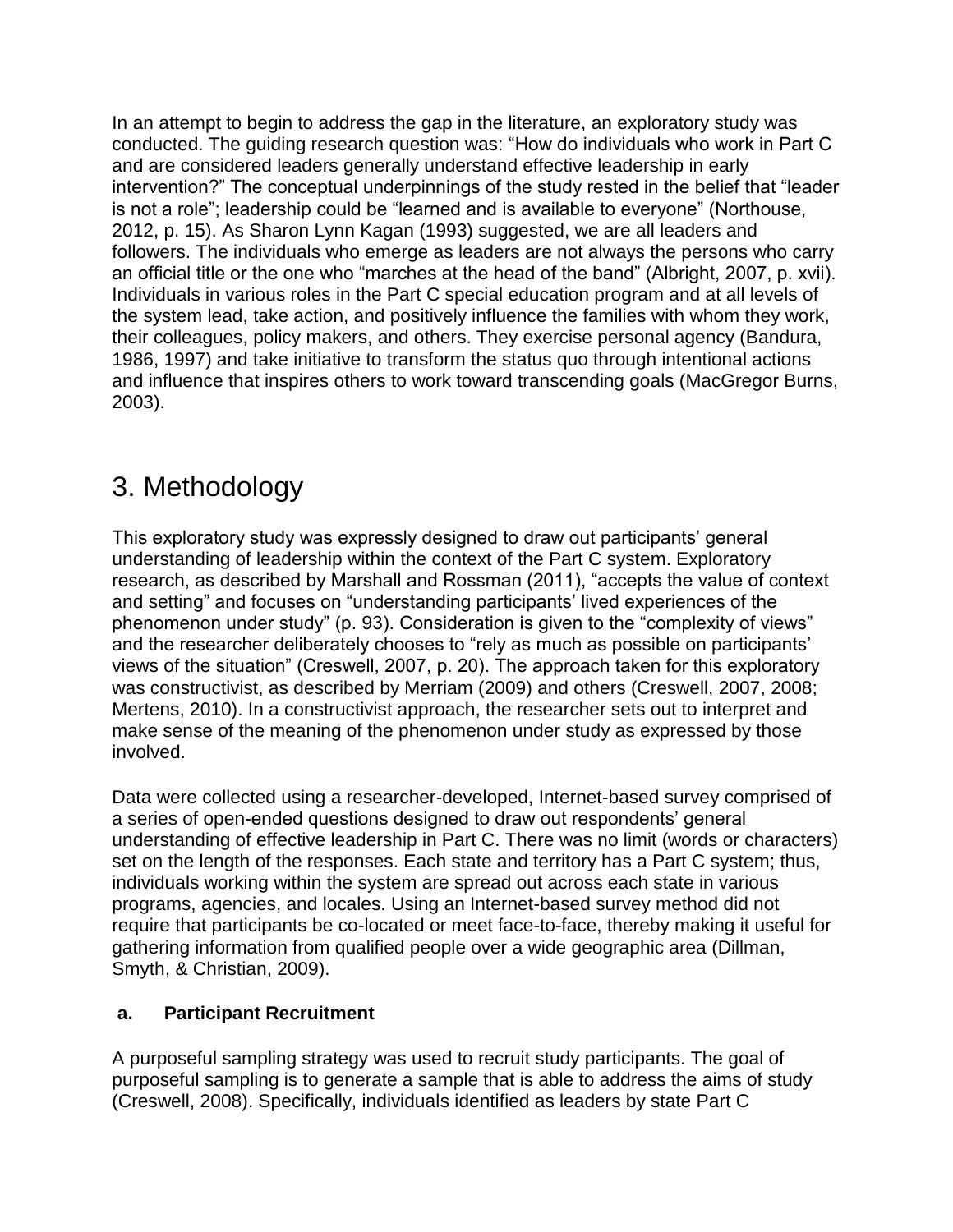coordinators and others working in the system were sought because they would be best positioned to share their perspectives on leadership within the Part C program. A series of three emails were sent to 50 Part C state coordinators inviting participation in the study. Follow-up phone calls were made to identify interest and answer questions. Six Part C coordinators agreed to nominate up to 16 individuals who had demonstrated exceptional leadership efforts on behalf of the Part C program or the families with whom they worked. Of the six Part C coordinators, four nominated 40 individuals. To broaden the pool of potential participants to other states and locals, additional participants, who met the above criteria, were recruited through *network sampling*, in which successive referrals are used to recruit participants (McMillan & Schumacher, 2010). Individuals who were knowledgeable about or engaged in Part C efforts were asked to share study materials. In all, 72 individuals were invited via email to complete the online, openended survey. To maximize participation, individuals who did not respond to the initial invitation were contacted by e-mail two additional times (Dillman et al., 2009).

#### **b. Sample Description**

Forty-four individuals representing seven states responded to the survey. The states were located in the northwestern, central, and eastern United States. Respondents were distributed unevenly across the seven states. Individuals self-identified as program administrators (*n* = 13), direct service providers (*n* = 8), higher education faculty (*n* = 7), Part C coordinators (*n* = 5), professional development providers (*n* = 4), family members  $(n = 4)$ , and technical assistance consultants  $(n = 3)$ . Five were male and 39 were female. Respondents' mean age was 51.75 (range 29 - 66, *SD* = 10.50). Years of experience in early intervention ranged from 3 to 35 (*M* = 19.77, *SD* = 8.67). Participants indicated they had a broad depth and breadth of both formal and informal leadership experiences. Examples included membership in state-level interagency coordinating councils and leadership positions in local and national professional organizations.

#### **c. Data Analysis**

Verbatim responses to the open-ended survey questions were the data set for analysis. Procedures typically associated with qualitative research were used (Marshall & Rossman, 2011; Merriam, 2009). To enhance the credibility of the analysis, a colleagueresearcher knowledgeable about the Part C system assisted with the data analysis, and data were examined and re-examined throughout the process (Guba & Lincoln, 1989). Using a *hand analysis* technique, data were analyzed independently on two levels. First, responses to each open-ended survey question were read several times to generate categories, themes, and patterns. Notes and memos were written to capture the initial themes and impressions. With each reading, categories, themes, and corresponding coding were refined and modified as necessary. Attention was paid to word repetitions and their synonyms and to terms used by respondents that were recognized as having a particular meaning or significance within the Part C setting. Second, the responses were analyzed across all survey questions using the same process. Finally, the independent data analyses were reviewed and consensus on the themes was obtained.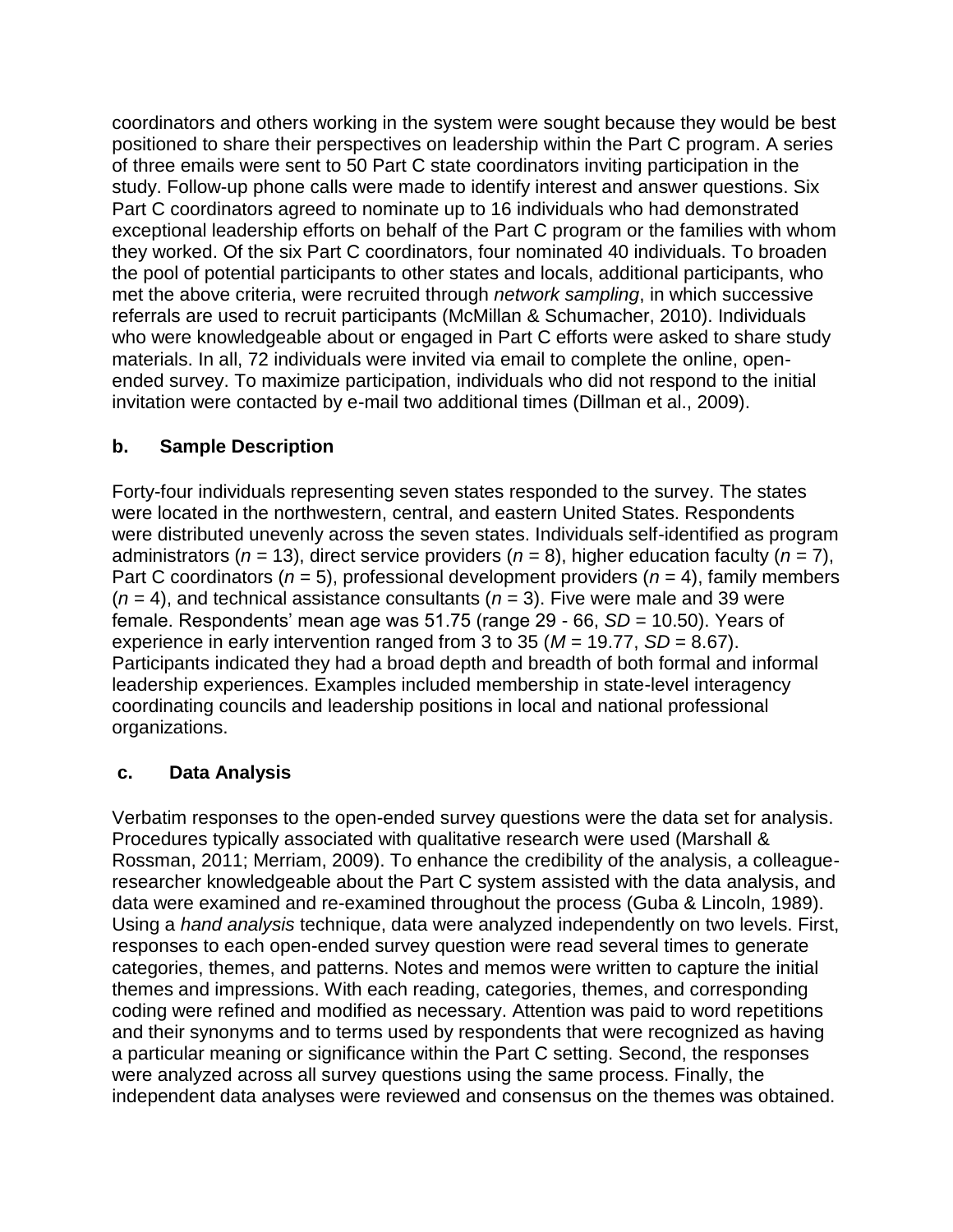# 4. Effective Leadership in Part C

The leadership themes that emerged through the data analysis clustered into three areas: technical-functional knowledge that is unique to leading within the context of Part C, dispositions that have been identified elsewhere as characteristic of successful leaders, and skill sets that have also been recognized as important for leaders to possess. Notably, the respondents from each of the stakeholder subgroups evidenced little difference worth noting in their responses. Participants' answers across the openended survey questions were remarkably consistent, with some respondents referencing their answers to earlier questions and expanding on those.

Emergent themes organized under three broad areas are presented. Relevant leadership literature was inserted throughout to place participants' voices within broader discussions about effective leadership. Participant quotes were representative of responses and used to express their conceptualization of effective Part C leadership.

### **a. Technical-functional knowledge**

The area of technical-functional knowledge reflects expertise that is particular to an area of work or profession, in this case Part C of IDEA. Within this broad area, three distinct themes emerged: in-depth knowledge of federal education laws and regulations, state laws and regulations, and state Part C system policies; working knowledge of child development; and expertise in family dynamics, systems, and support.

Study participants indicated that to be effective leaders at any level of the Part C system must have in-depth knowledge of federal education laws and regulations, state laws and regulations, and state Part C system policies. One respondent wrote that an effective leader "thoroughly understands the principles and policies of Part C." While another stated, they should have "the ability to interpret these for others."

The benefits of understanding IDEA and Part C regulations, as well as state laws and policies, cannot be overstated. To lead effectively, individuals must be knowledgeable about the policy context in which the work takes place. As with other federal education programs, Part C regulations and federal policies affect all aspects of service delivery. States must meet federal monitoring requirements, conduct program evaluations, and ensure accountability. At the same time, state laws, regulations, and agency policies append additional layers to the policy context. Individuals with expertise in relevant federal and state rules are more apt to be effective leaders because this knowledge provides a powerful tool for accessing resources and appropriate supports. Moreover, the knowledge situates individuals as able advocates for systems change, a necessary leadership skill identified by participants that is discussed later.

Participants wrote that effective leaders in Part C have a working knowledge of "child development—in all areas of development." It is well established that the early years of life constitute a critical developmental period. This fact underpins a primary purpose of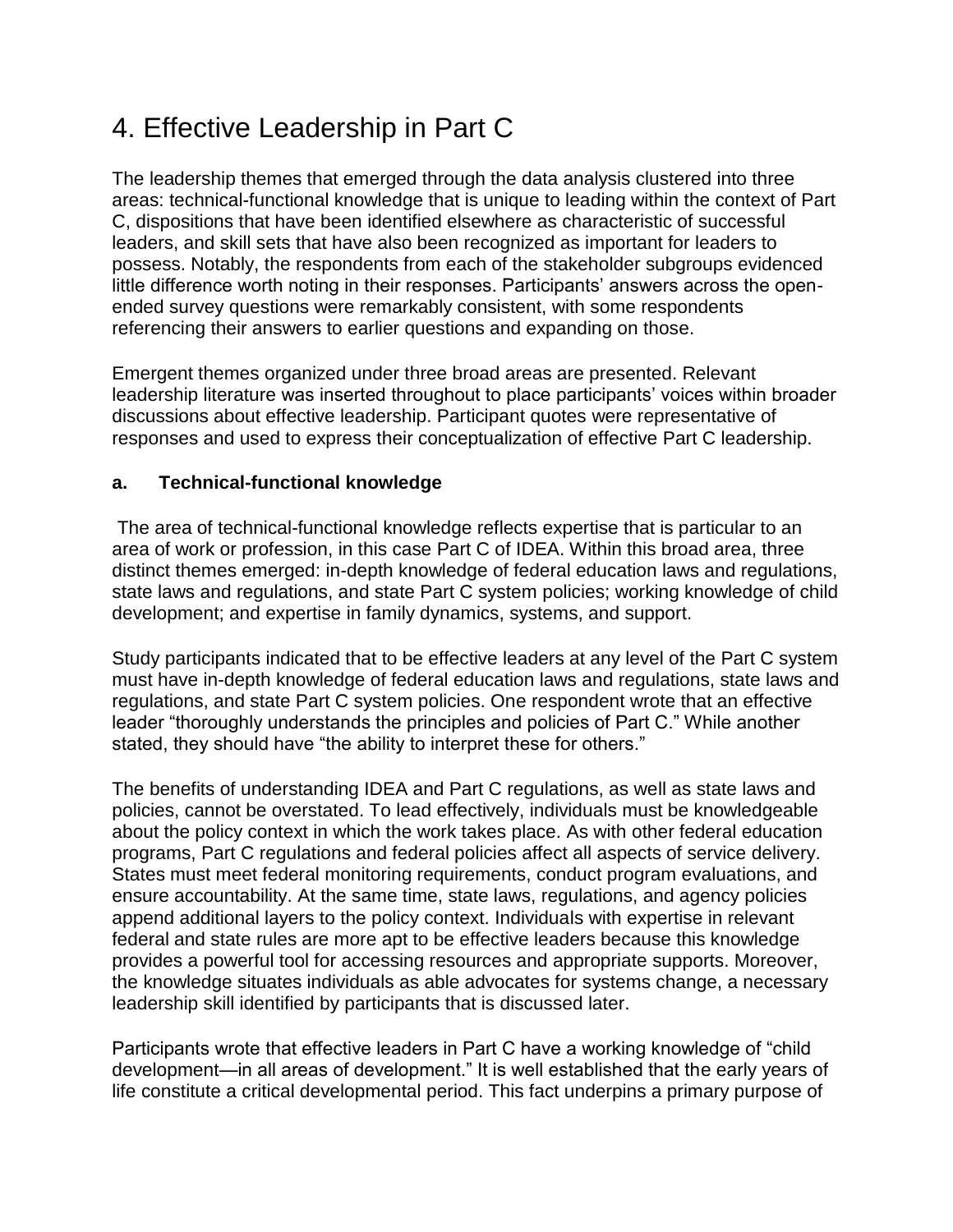early childhood special education—to enhance the development of infants and toddlers with disabilities. Appropriate services and supports during the early years can enhance a child's developmental gains, have the potential to prevent secondary problems, and can lead to improved long-term outcomes. Technical-functional expertise in child development is a basic building block in the provision of appropriate early intervention. As one respondent stated, "those that continue to educate themselves about children's development, and how to support it, have the foundation for being quality leaders."

Repeatedly, respondents explained that effective leaders needed to have expertise in "supporting families of young children with special needs." They wrote about leaders needing to understand "family dynamics," "family systems theory," and "family-centered" approaches to service delivery. Children live in families. Families, whatever their configuration, are their children's first teachers—helping them to develop and learn. A goal of early intervention is to recognize and advance family members' competence and efficacy beliefs related to engaging their children in naturally occurring, developmentenhancing learning opportunities. As one participant said, "In this field, understanding and supporting family-centered practices is essential."

Part C of IDEA provides a statutory framework for focusing on infants and toddlers with disabilities within the context of the family. It codifies what is known about enhanced outcomes for young children whose families are involved in early intervention. The policy expectation is that professionals will facilitate the involvement of families and collaborate with them in the process of enhancing their children's development. Providing the support, information, and education necessary to maintain and enhance the family system and meet the unique needs of individual families does this. As one participant wrote, an effective Part C leader "is well versed in family systems theory, practices, and strategies." They have had "experience working with families." They engage families in shared decision-making and commit to service delivery within the context of families' routines and environments. Moreover, another respondent explained that Part C leaders "giv[e] parents tools so that they can be successful" and are "flexible in adjusting support" based on family priorities and concerns.

A third theme that surfaced within the area of technical-functional knowledge was an expressed belief that effective leaders in Part C have "expertise [in] evidence-based practices." Respondents wrote about the importance of having an understanding of "current research" in early intervention and being "knowledgeable about and committed to recommended practices for EI programs."

Evidence-based practices are interventions or strategies that are informed by research. For example, there is empirical evidence suggesting that a family centered approach to service delivery can have a positive effect on family satisfaction with the services and outcomes for the children and families (Bruder, 2010; Raspa et al.m 2010). Individual with expertise related to evidence-based practices are better able to work with families and others to guide them in making informed decisions about early intervention services that would meet the unique needs of each child and family. They are poised to ensure that services build family members' competence, capacity, and confidence in supporting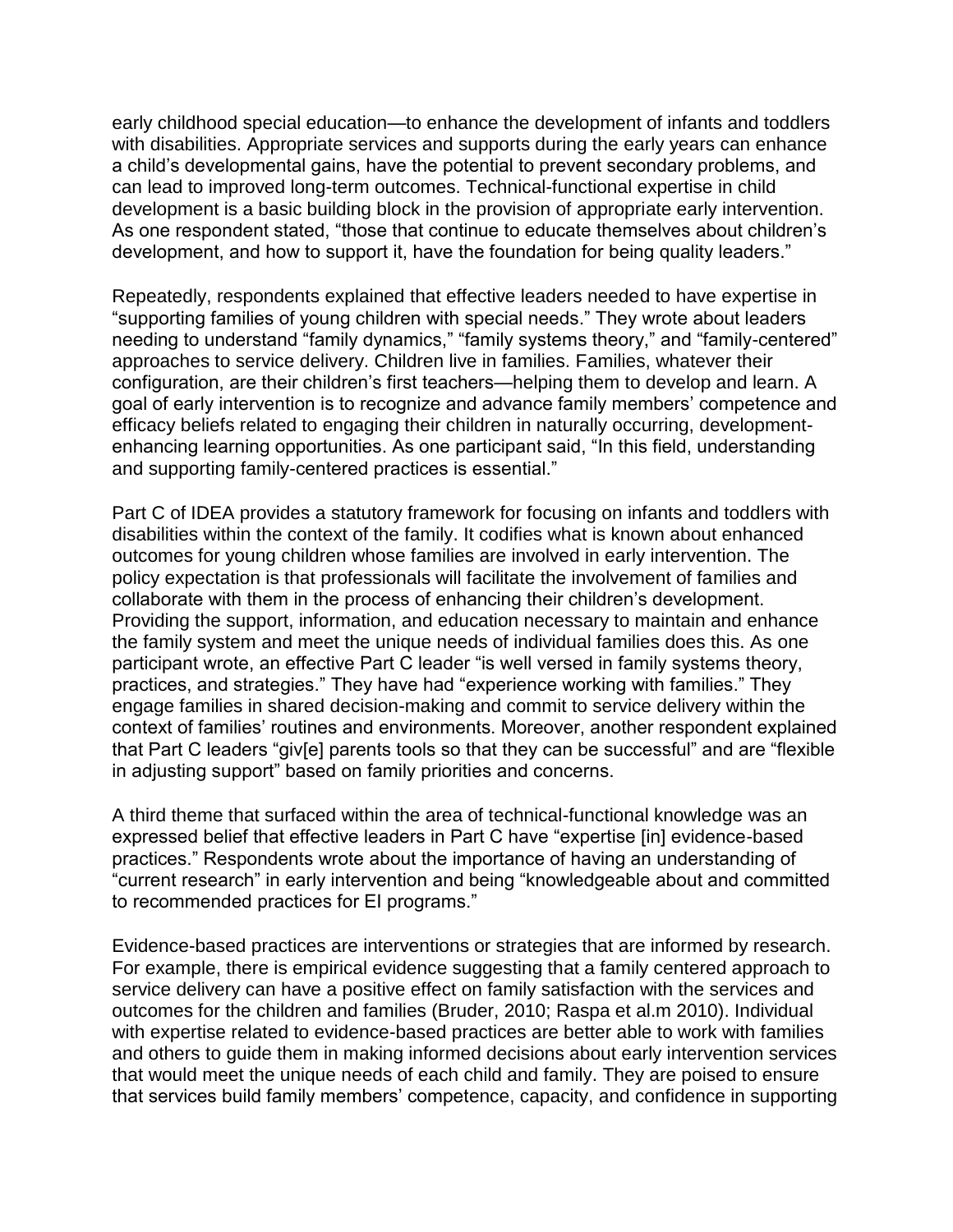their children's development. As one respondent explained, being an effective leader means "being knowledgeable about current research and practice in Part C, practicing those skills, and helping others to attain them."

#### **b. Dispositions**

The area of effective leadership dispositions encompasses values, beliefs, and personal attributes that have been identified by theorists and researchers as characteristic of successful leaders. Among the related themes that emerged were responsiveness to diversity, integrity, life-long learning, reflective practice, high standards, and great expectations.

Study participants indicated that effective Part C leaders were responsive to personal differences (culture, individual, unique strengths or needs) not only among families but also among staff. Effective leaders were said to be "respectful of family cultures"— "culturally aware, and non-judgmental." As one respondent explained, effective leaders know "this is a unique world and that families are at all different places within the early intervention system." Rubin (2002) explained that leaders who are responsive to diversity are "adept at spanning boundaries of every type—between sectors, genders, races, religions, ethnicities, and preferences " (p. 94).

Concerning staff, a participant wrote, an effective Part C leader "considers the unique knowledge and perspectives of team members." As one respondent explained, they "understand individual learning styles and allow for individual strengths and differences, utilizing individual strengths." Likewise, Kouzes and Posner (2012) asserted that effective leaders view difference as an asset and can take another's perspective understanding his or her aspirations and worries.

Effective Part C leaders were said to act with integrity and fairness; they "practice their profession ethically." Personal integrity is reflected in "caring about how the well-being of people is affected by one's actions. A two-sided portrait . . . one that includes certain habits of thinking and one that concern for relationships and others—empathy and perspective taking" (Luke, 1998, p. 228). Trust relationships and a leader's ability to influence another are built on a foundation of competence, openness, reliability, and integrity (Hoy & Smith, 2007).

Study participants also explained that effective Part C leaders see the worth in lifelong learning and seek new knowledge for themselves and those with whom they engage. As one respondent made clear, a "leader must also be an engaged learner—always seeking new information." Effective leaders were described as being characteristically self-aware, valuing reflective practice, and promoting the same in others. A leader who is self-aware "continually comes to understand his or her unique talents, strengths, sense of purpose, core values, beliefs and desires. It can include having a basic and fundamental awareness of one's knowledge, experience, and capabilities" (Avolio & Gardner, 2005, p. 324). Effective Part C leaders, one respondent noted, "ask, 'What can we learn?'—Challenge people to try new approaches, search outside the group for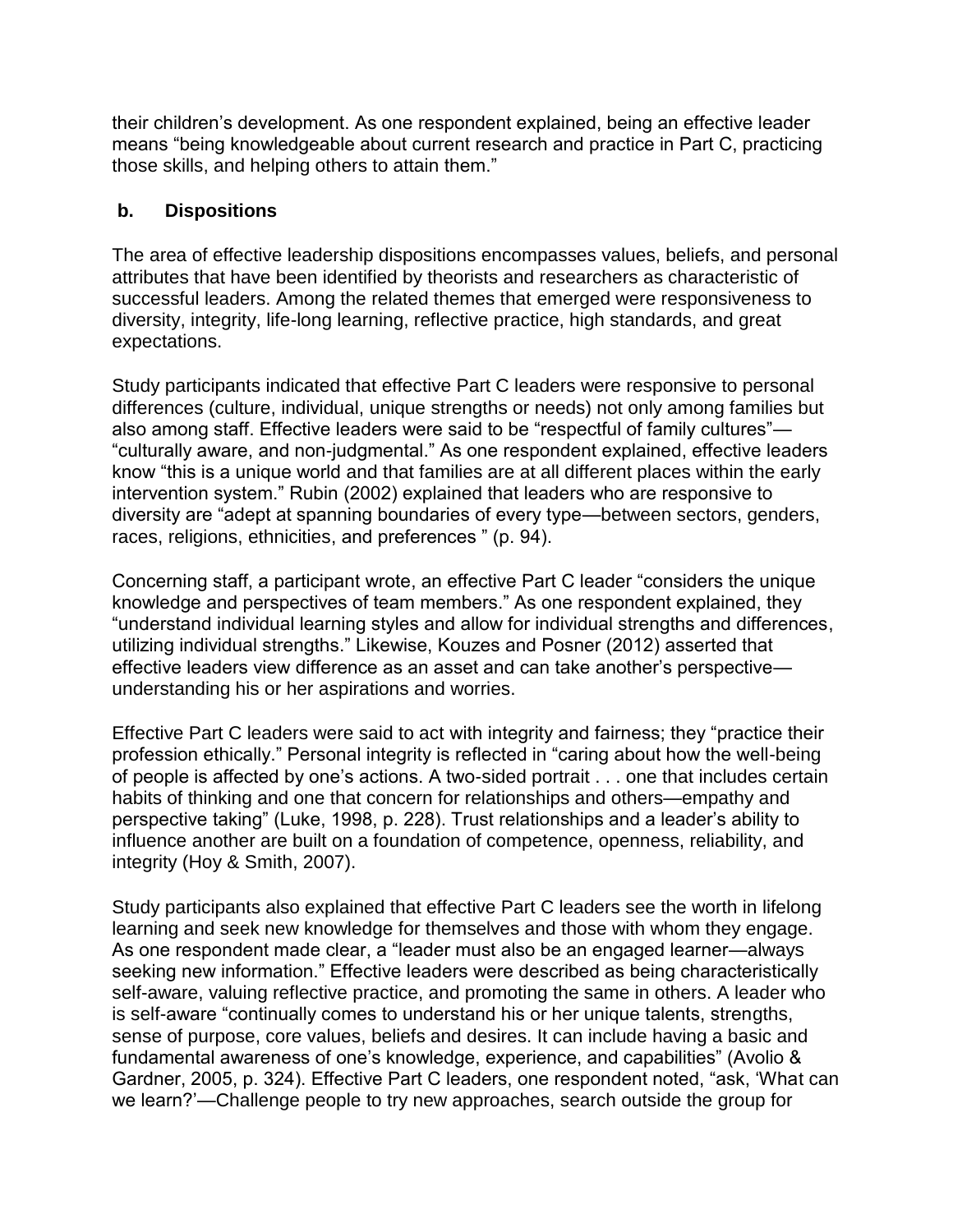innovative ways to improve." In a similar way, Preskill and Brookfield (2009) identified learning tasks of leadership that included learning how to be open to the contributions of others, reflect critically on their practice, and support the growth of others. The study participants seemed to echo these tasks in their responses.

Participants identified effective Part C leaders as having "high expectations that are clearly communicated," "high standards for self and others," and "the ability to help others see their potential." Moreover, effective Part C leaders were said to demonstrate the "belief that every child and family has potential"; thus, they recognize a family's capabilities and competencies. In a similar way, Kouzes and Posner (1999) wrote, "positive expectations yield positive results. They also begin to create positive images in our minds, which yield other positive possibilities. Positive futures for self and others are first constructed in our minds" (p. 68). Study participants conceptualized effective leaders as supporting and encouraging others to achieve more than they believed they could achieve. In other words, leaders "strengthen others by increasing selfdetermination and developing competence" (Kouzes & Posner, 2012, p. 22).

#### **c. Skills**

Participants described several sets of skills needed to be an effective leader in Part C. Often cited competencies included those related to being a team member and advancing a team approach. Interpersonal skills were also mentioned frequently, especially the ability to communicate well.

Study participants wrote that effective leaders should have an "in depth understanding of team building." As on person explained, "teaming is vital to early intervention so the leader must be able to work within and to maintain a high functioning team." The identification of team skills as necessary for successful leadership in Part C is not surprising because teams are integral to early intervention policy and service provision. The regulations provide for a multidisciplinary team assessment of a child and the child's family. As a team, the child's family and Part C personnel plan, implement, and evaluate the effectiveness of services designed to address the child's and family's unique priorities, needs, and resources. Required team competencies, as described by participants, included building team members' commitment to a "vision of an ideal service system" and motivating them to implement that vision. An effective leader, one participant wrote, "shares her unique knowledge and perspective and considers the unique knowledge and perspectives of team members." They "know what they don't know and utilize the expertise and experience of team members—experts in the field."

Effective Part C leaders were described by participants as having the ability to advance collaboration and being adept at "involving the whole team in making decisions about how things will be done, making sure that everyone takes ownership for greater buy-in." Similarly, researchers have identified the importance of leaders having the ability to foster collaborative relationships (Armstrong, Kinney, & Clayton 2009; Kouzes & Posner 2012; Rodd, 2005). As one participant observed, "a leader must have the interpersonal skills that allow them to work well with others and . . . bring people together to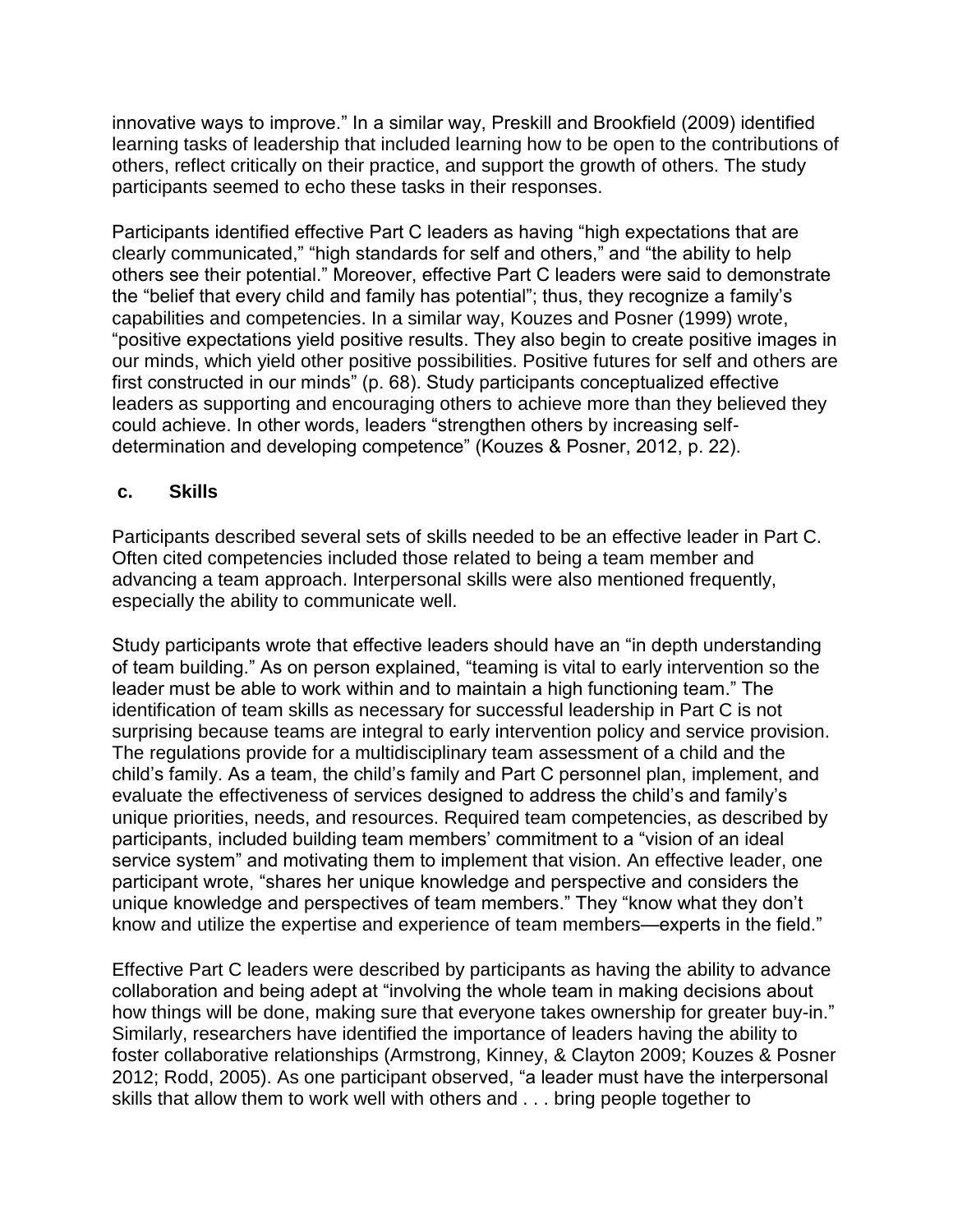accomplish goals." Demonstrations of collaborative interpersonal behaviors are fundamental to building and sustaining productive relationships with early intervention staff, families, and other stakeholders. Having well-developed interpersonal competency and the capacity to engage productively with others are hallmarks of emotionally intelligent leaders (Goleman, 2000). In fact, George (2000) proposed that the ability to appraise and express emotion, use emotion to enhance cognitive processing and decision-making, understand emotions, and manage emotions all contribute to effective leadership (p. 1039). The study participants likewise expressed an understanding that these abilities help individuals carry out the tasks of a leader.

Critically important interpersonal skills, reported participants, are the ability to listen actively (non-evaluative and appropriately supportive) and communicate effectively orally and in writing. One respondent wrote, an effective leader "listens without judgment." Kouzes and Posner (2011) explained that leaders "build relationships through listening" (p. 70) deeply to others and learning about their hopes, beliefs, fears, and aspirations.

Participants also indicated that effective leaders establish strong networks of information sharing ( regular, clear, and consistent) and maintain strong lines of communication among early intervention staff, families, and other stakeholders ( horizontal, top down, and bottom-up). Effective Part C leaders were described as being skilled at "communicating with [the] entire range of stakeholders, engaging relevant parties in problem-solving, consistently building systemic-capacity." Kouzes and Posner (2011) similarly wrote, "sharing information is a critical determinant in developing people's capacity" (p. 125).

Effective Part C leaders were described by participants as having "the commitment and determination to advocate for children and families" and "for what is right." To be effective, Part C leaders must act to influence local, district, state, and national decisions affecting early intervention. They "know when to engage families, which should be early on in the process, not thinking about family input as an afterthought, but involving families at all levels to influence policies and practices." Today's times, Hesselbein (2004) wrote, call for leaders who do not push from the rear, but lead from the front. Effective leaders harness the power of individual action to promote change and make a difference. They work with others and support them in making their voices heard.

## 5. A Call for Researchers to Examine Leadership in Part C

This exploratory study provided a broad-brush picture of how one small group of individuals working in the Part C special education program generally understand effective leadership. Although this study is limited by the method used to collect data and the sample size, the results provided beginning insights into the knowledge and skills considered necessary for effective Part C leadership, a woefully understudied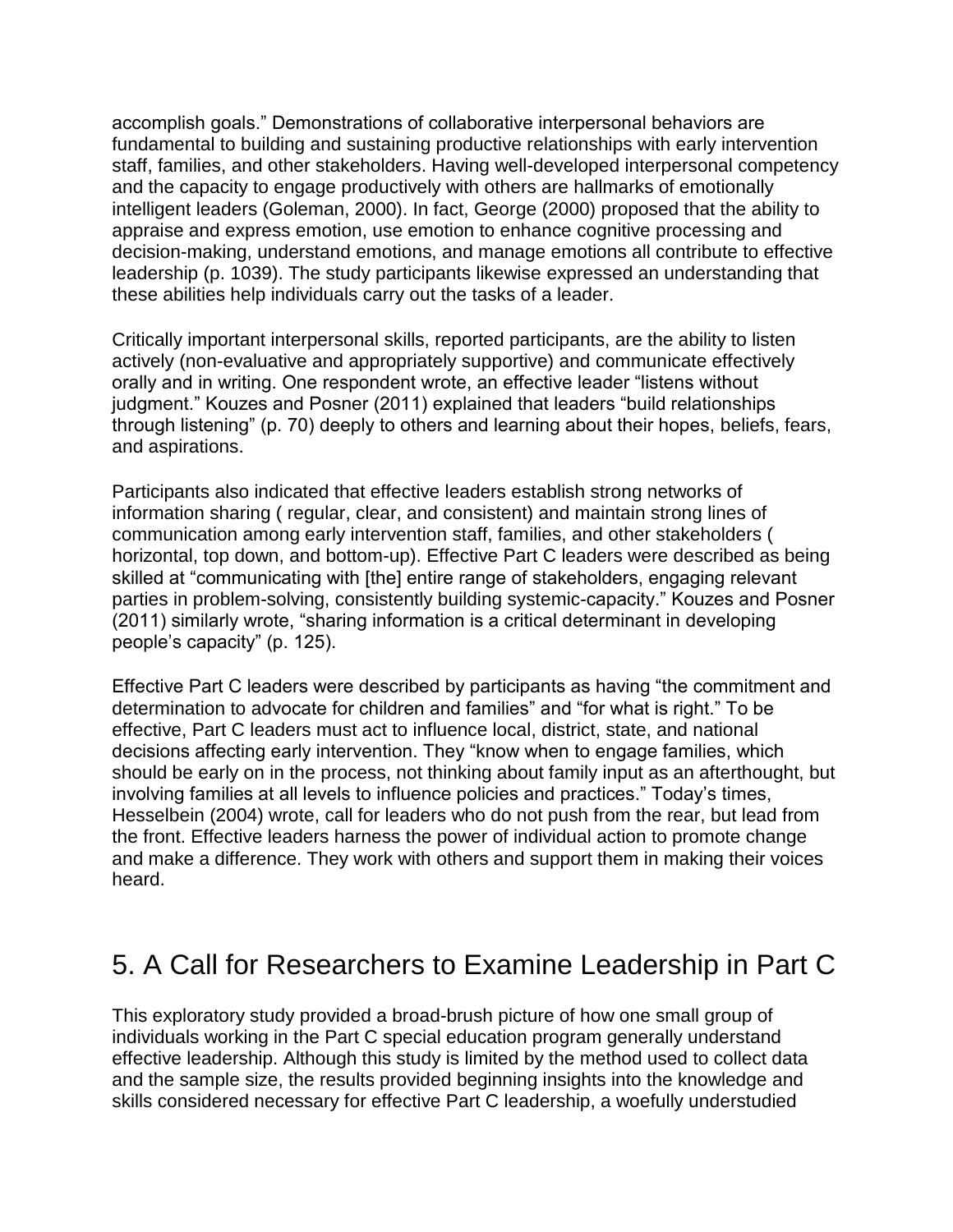phenomenon. By bringing participants' understanding of leadership to the fore, "a certain flow of meaning begins . . . and a larger conversation begins to form" (Jaworski, 1996, p. 185). This exploration was intended to ignite conversations, and the paper serves as a call to other researchers to examine various aspects of leadership in Part C. Future research is central to building leadership capacity within the Part C program and to fulfilling its promise. Additional research with a more representative sample should be conducted. Strategies could include national surveys, in-person interviews, or group discussions. Case studies of leaders at all levels of the Part C system could also be informative. Finally, other researchers should explore whether particular system structures facilitate or inhibit expressions of leadership within and across the levels of the Part C program.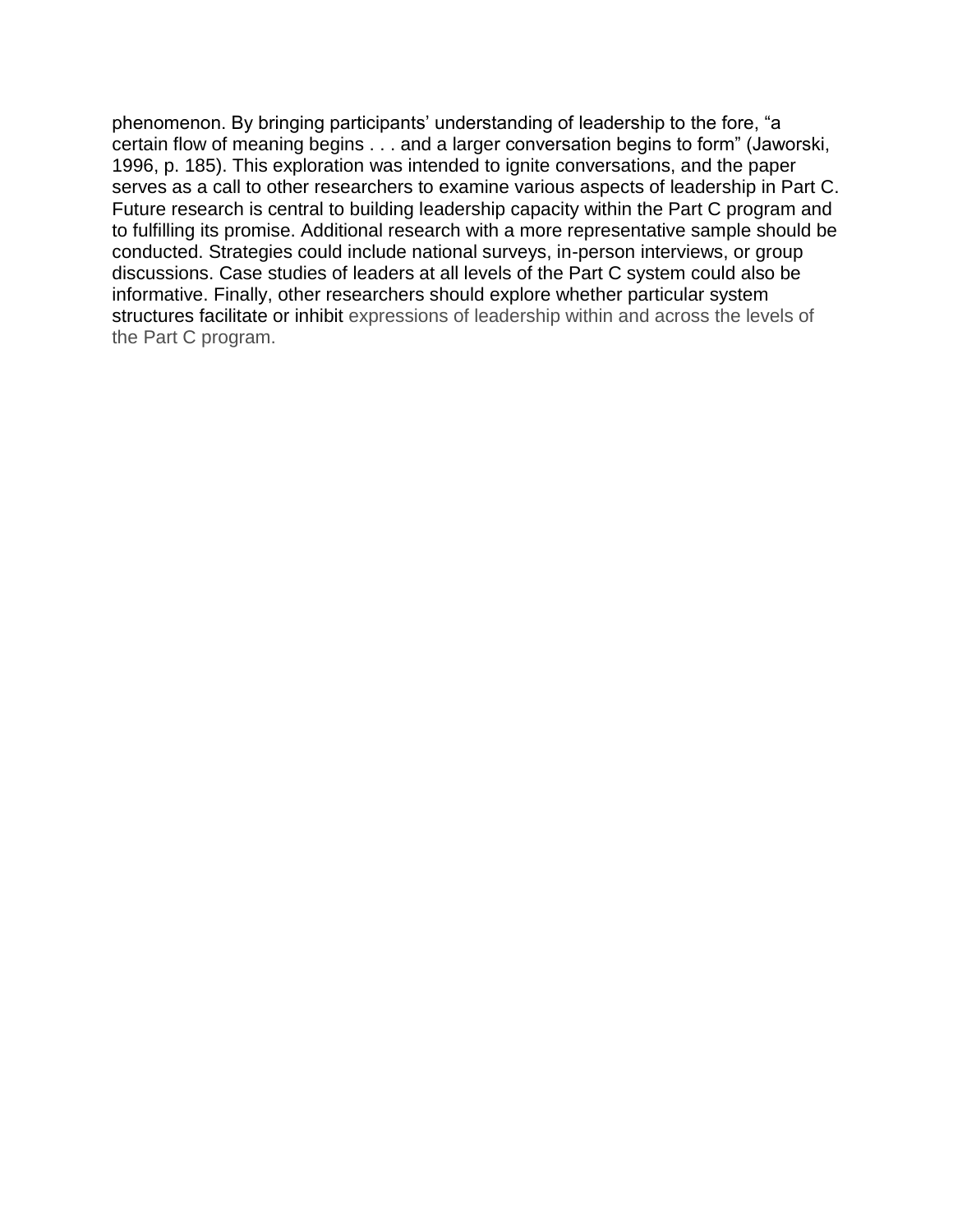#### References

Berkowitz, J., & Myers, A., (2013). Principal's role changing. *Education Week,* 3/7/13.

- Bloom, G., Castagna, C., Moir, E., & Warren, B. (2005). *Blended coaching: Skills and strategies to support principal development*. Thousand Oaks, CA: Corwin Press.
- Bush, T., & Chew, J. (1999). Developing human capital: training and mentoring for principals. *Compare*, *29*, 41-52.
- Connors, N. (2000). *If you don't feed the teachers, they eat the students*. New York: Incentive Publishing.
- Daresh, J. (2004). Mentoring school leaders: professional promise or predictable problems? *Educational Administrative Quarterly*, *40*(4), 495-517.
- Doud, J. L., & Keller, E.P. (1998). The K-8 principal in 1998. *Principal, 78*(1),10-12.
- Gray, C., Fry, B., Bottoms, G. & O'Neill, K. (2007). *Good principals aren't born-they're mentored*. Atlanta, GA: Southern Regional Education Board.
- Holmes Partnership (1997). *The Holmes partnership strategic plan, 1998-2003*. Washington, D.C: Holmes Partnership.
- Johnson, L. (2005). Why principals quit? *Principal*, *84*(3), 21 -23.
- Saban, J. & Wolfe, S. (2009). Mentoring principals around leadership practices. *Catalyst for Change, 36*(1), 2-6.